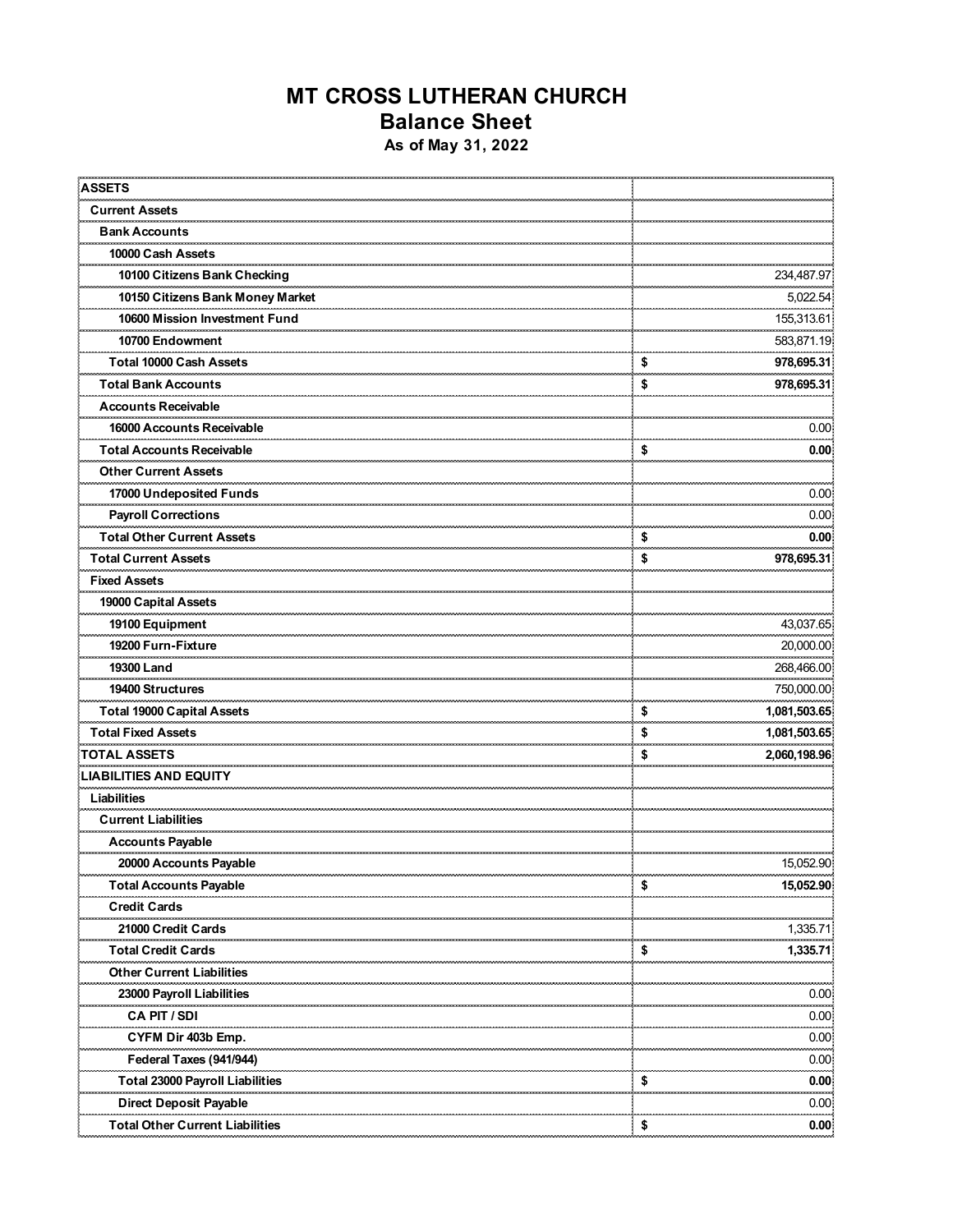| <b>Total Current Liabilities</b>                       | \$       | 16,388.61              |
|--------------------------------------------------------|----------|------------------------|
|                                                        |          |                        |
| Long-Term Liabilities<br>29000 Mortgage                |          | 235,097.75             |
| <b>Total Long-Term Liabilities</b>                     |          | 235,097.75             |
| <b>Total Liabilities</b>                               | \$<br>\$ | 251,486.36             |
|                                                        |          |                        |
| Equity                                                 |          |                        |
| 30000 Opening Bal Equity<br>31000 Unrealized Gain/Loss |          | 658,615.07             |
|                                                        |          | 0.00<br>,,,,,,,,,      |
| 31900 Endowment Fund Allocations                       |          | 0.00                   |
| 31910 Endowment Prior Years                            |          | 0.00                   |
| 31920 Endowment Current Year                           |          | 0.00                   |
| 35715 LWR Kits - Shipping - Endowment Award            |          | 75.00                  |
| <b>Total 31900 Endowment Fund Allocations</b>          | \$       | 75.00                  |
| <b>Total 31000 Unrealized Gain/Loss</b>                | \$       | 75.00                  |
| 34000 Perpetual Funds                                  |          |                        |
| 34001 Property & Capital Improvements                  |          | 17,327.91              |
| 34002 Worship & Music                                  |          | 1,596.63<br>           |
| 34003 Mission & Social Action                          |          | 20,000.00              |
| <b>Total 34000 Perpetual Funds</b>                     | \$       | 38,924.54              |
| 35000 Temporarily Restricted Funds                     |          | 0.00<br>,,,,,,,,,,     |
| 35100 Benev. & Welcoming Temp Restr                    |          | 10.00                  |
| 35151 Hunger                                           |          | 613.00                 |
| Total 35100 Benev. & Welcoming Temp Restr              | \$       | 623.00                 |
| 35200 Salaries & Benefits Temp Restr                   |          | 262.10                 |
| 35201 Pastor Sabbatical Fund                           |          | 3,600.00               |
|                                                        |          | 1,519.27<br>           |
| 35203 Stipend for Volunteer Coordinator                |          | 1,050.00               |
| 35204 Travis Davis Seminary Scholarship                |          | 0.00                   |
| 35205 Cecelia Jackson Senior Ministry Stipend          |          | 0.01<br>.              |
| 35206 Moorpark College Worship Interns                 |          | 547.03                 |
| 35300 Operational Exp Temp Restr                       |          |                        |
| 35301 Operational Exp Desig                            |          | 0.00                   |
| 35302 Wooden Chalice Project                           |          | ,,,,,,,,,,,,<br>784.65 |
| 35304 Strategic Plan Fund                              |          | 1,500.00               |
| 35312 Staff Gifts                                      |          | 172.91                 |
| 35313 Pastor Discretionary Funds - Endowment Award     |          | 7,573.35               |
| 35315 Reconciliation (MBC 2019)                        |          | 1,000.00               |
| 35316 Cathy Channels Scholarship Fund                  |          | 2,815.00               |
| 35317 Staff Conference & Education                     |          | .<br>1,300.00          |
| 35360 Property Restricted Funds                        |          | 2,310.00               |
| 35361 Property - Major Maintenanace                    |          | 250.00                 |
| 35362 Building Fund                                    |          | <br>4,000.00           |
| 35363 Technology                                       |          | 2,386.96               |
| 35364 Patio & Grounds                                  |          | 6,500.00               |
| 35365 Facilities/Office Equipment                      |          | 0.00                   |
| 35367 Prayer Garden                                    |          | 3,391.10               |
| 35368 Website Refresh (MBC 2019 Funds)                 |          | 1,790.00               |
| Total 35360 Property Restricted Funds                  | \$       | 20,628.06              |
|                                                        |          |                        |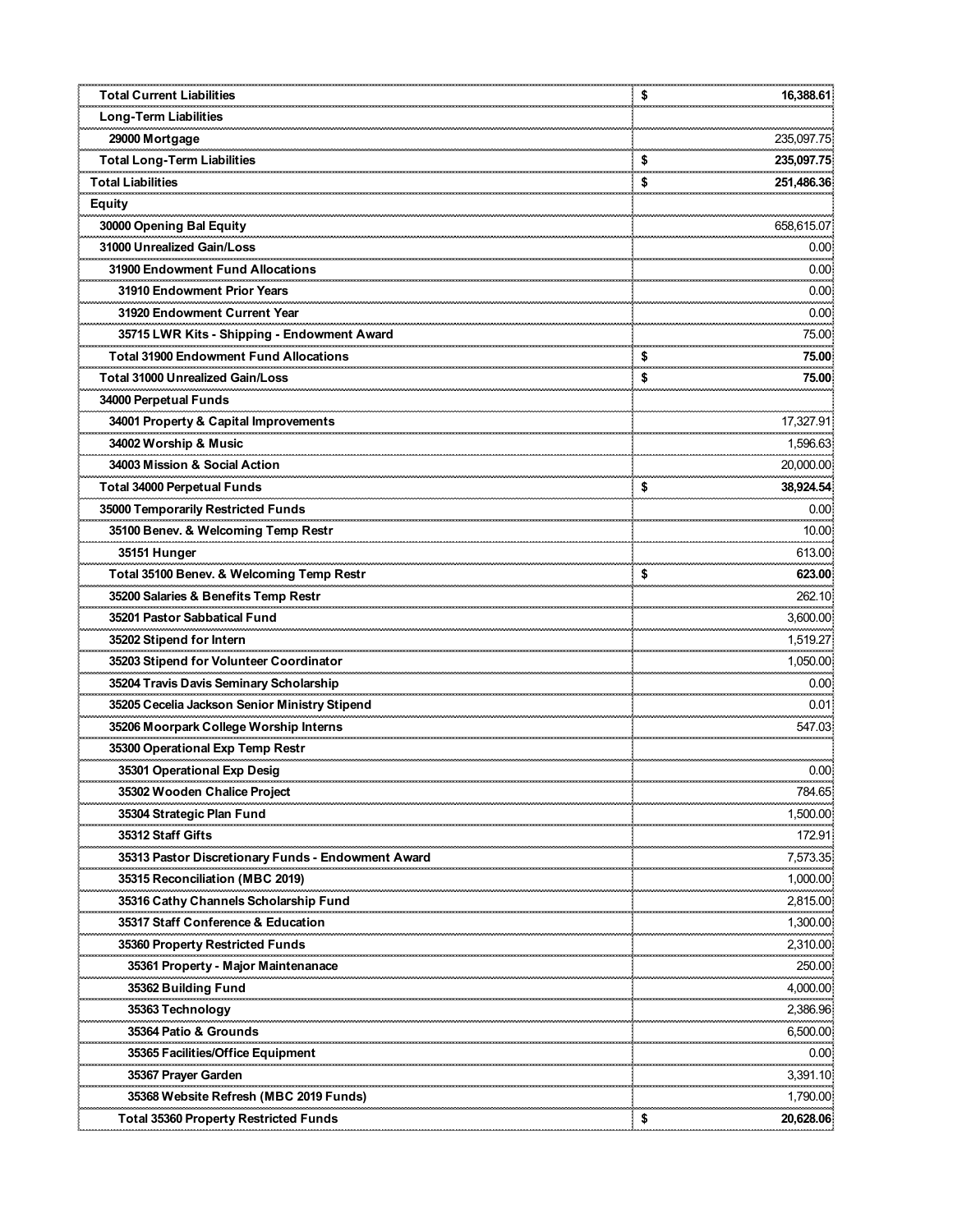| 35369 Pass Through Donation                              | 0.00                  |
|----------------------------------------------------------|-----------------------|
| 35390 Council Sponsored Event Fund                       | 101.00<br>            |
| 35395 Senior Adult Ministry Team                         | 2,228.96              |
| Total 35300 Operational Exp Temp Restr                   | \$<br>38,103.93       |
| 35400 Learning & Youth Temp Restr                        |                       |
| 35401 Learning & Youth Desig                             | 0.00                  |
| 35405 Middle School Summer Camp                          | 25.00                 |
| 35408 Youth Trips                                        | 2,016.02              |
| 35409 Tips for Teens                                     | 881.63                |
| 35410 College Scholarships - Endowment Award             | 0.00                  |
| 35412 Camp Scholarships - Endowment Award                | 175.68                |
| 35460 Vacation Bible School                              | 2,270.93              |
| 35470 Confirmation/Wed Night Dinners                     | 0.00                  |
| 35475 Adult Educ.                                        | 133.70                |
| Total 35400 Learning & Youth Temp Restr                  | \$<br><br>5,502.96    |
| 35500 Worship & Music Temp Restr                         | 240.00                |
| 35509 Handbell Tuning/Maintenanace                       | 0.00                  |
| 35510 Flowers                                            | a an an an<br>$-8.82$ |
| 35520 Choir, Adult                                       | 578.40                |
| 35540 Piano Overhaul                                     | 1,056.09              |
| 35545 Handbells                                          | 2,240.00              |
| 35550 Praise Band                                        | 238.55                |
| 35570 Classical Concert Series                           | 18,011.56             |
| 35575 Concerts                                           | 32.36                 |
| 35580 Sound Systems                                      | 100.20                |
|                                                          | 5,303.19              |
| Total 35500 Worship & Music Temp Restr                   | \$<br>27,791.53       |
| 35600 Fellowship Temp Restr                              | 5.00                  |
| 35605 Make, Bake, & Celebrate                            | 3,675.36              |
| 35610 Drama                                              | 336.63                |
| 35630 Fellowship Committee                               | $-29.87$              |
| 35635 3D                                                 | 77.66                 |
| 35645 Kitchen                                            | 2,852.37              |
| <b>35677 Photo Directory</b>                             | 528.76                |
| <b>Total 35630 Fellowship Committee</b>                  | \$<br>3,428.92        |
| Total 35600 Fellowship Temp Restr                        | \$<br>7,445.91        |
| 35700 Service & Mission Temp Restr                       | 0.00                  |
| 35710 Many Meals                                         | 2,418.99              |
| 35711 LRCC - Endowment Award                             | ومحمدت<br>0.00        |
| 35713 CDC Tuition Assistance - Endowment Award           | 0.00                  |
| 35714 Call Committee/New Hire Expenses - Endowment Award | 0.00                  |
| 35720 Saint Columba's - Souper Bowl                      | ,,,,,,,,,,<br>0.00    |
| 35730 The Quilters                                       | 521.96                |
| 35750 Fair Trade Coffee Project                          | 1,936.86              |
| 35760 Gift Of Hope                                       | 0.00                  |
| 35761 Hickory House                                      | 50.00                 |
| 35765 ECLA Disaster Relief                               | 25.00                 |
| 35790 Service & Mission - other (Evangelism/Outreach)    | 1,182.87              |
|                                                          |                       |